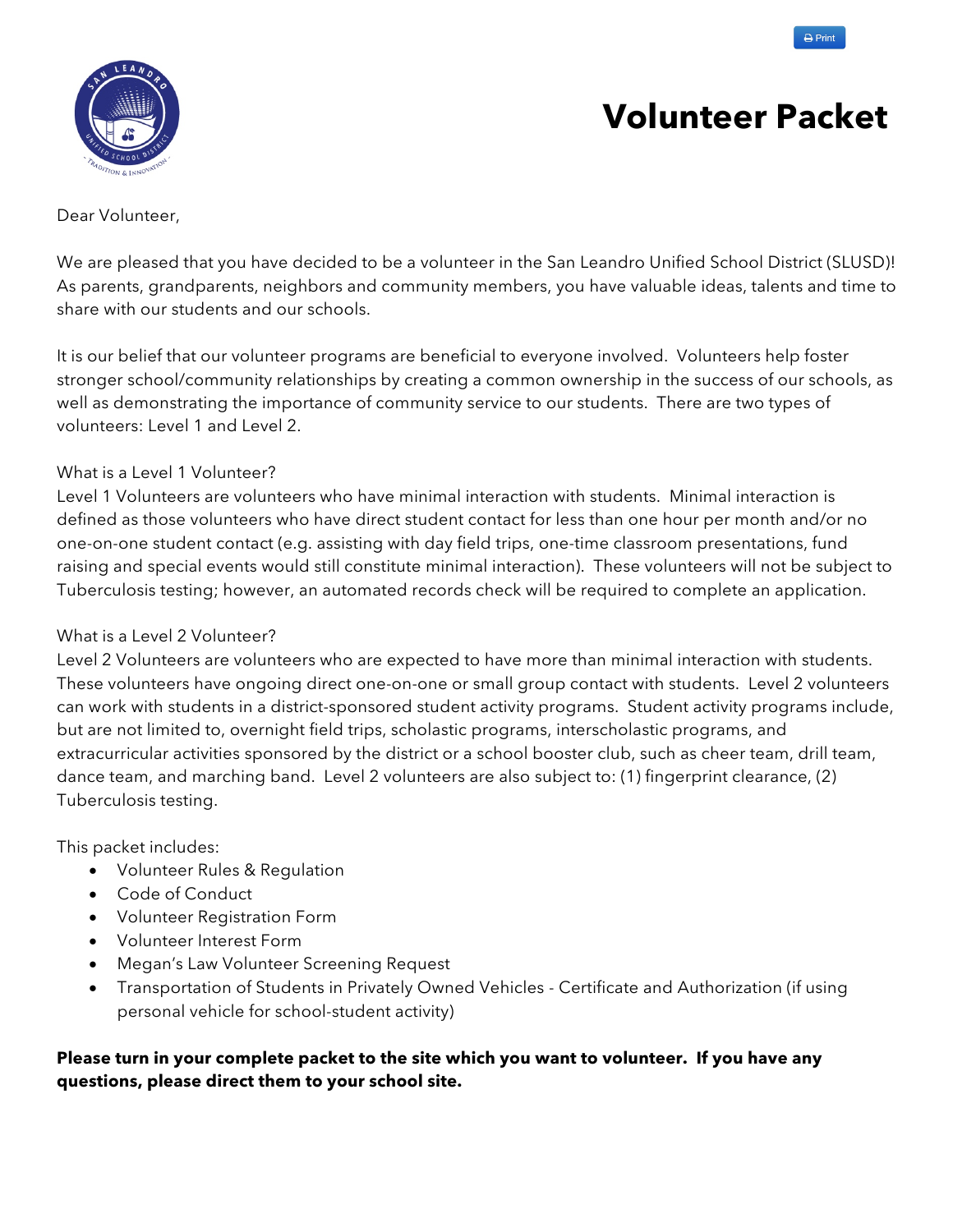# **Volunteer Rules & Regulations**



Below is the summary of Administrative Regulation (AR1240) and School Board Policy (BP 1240) that are relevant to SLUSD volunteers.

### **Volunteer Definition**

A volunteer is a parent, community member or other adult who assists at a school site or program on a regular or semi-regular basis. Volunteers shall work with students under the immediate supervision of certificated employees.

Authorized parents/guardians are not prohibited from visiting their child's classroom or school campus, if that visit is in compliance with Board policy, school rules and applicable law. A parent picking up their child from school or occasionally observing or visiting their child's school is not considered a volunteer.

### **Volunteer Categories and Requirements:**

### $\div$  Level 1

- $\blacktriangleright$  Have minimal interaction with students
	- § Minimal interaction is defined as directed student contact for less than one hour per month and/or no one-on-one student contact
	- § Student contact includes, but is not limited to: assisting with day field trips, one-time classroom presentation, fundraising, or special events
- Level 1 Requirements:
	- § Complete Level 1 Volunteer Packet, which includes: Volunteer Registration Form, Code of Conduct, Volunteer Interest Form, and Megan's Law Volunteer Screening Request

#### **•** Show proof of Covid-19 vaccination

- Level 2
	- $\triangleright$  Have more than minimal interaction with students
		- More than minimal interaction is defined as more than one hour per month, one-on-one student contact, and/or participate in a district-sponsored student activity program
		- § Student activity programs includes, but are not limited to: overnight field trips, scholastic programs, interscholastic programs, or extracurricular activities sponsored by the district or a school booster club
	- $\blacktriangleright$  Level 2 Requirements:
		- § Complete Level 2 Volunteer Packet, which includes: Volunteer Registration Form, Code of Conduct, Volunteer Interest Form, Fingerprinting, and TB Test
		- Show proof of Covid-19 vaccination

#### **Exclusion of Volunteers:**

- \* Any person who is required to register as a sex offender shall not serve as a volunteer.
- \* Any person who has been convicted of a serious or violent felony shall not serve as a volunteer.
- ◆ Also, any person arrested for a serious or violent crime shall not serve as a volunteer in a child care or child development program.
- \* For any other conviction, the Superintendent or designee has the discretion to deny volunteer service depending on the nature of the conviction as it relates to the volunteer's duties.

### **Volunteer Identification:**

\* Volunteers are required to sign-in at the school site and follow any site volunteer procedure.

#### **Tuberculosis Testing:**

- Level 2 volunteer will be allowed to provide supervision or instruction to students with proof of a TB examination within the past 60 days indicating that they are free of active tuberculosis.
- ◆ Per Education Code, a volunteer who has volunteered or has been employed in another school district will be approved to volunteer if they can provide written verification from the former district that they were examined within the past four years and found to be free of communicable tuberculosis.
- A volunteer who has a negative skin test is required to re-take a tuberculosis test every four years.
- v A prospective volunteer who has a positive skin test must provide proof of a clear chest x-ray indicating she/he is free of active tuberculosis prior to being allowed to provide supervision or instruction of students.

### **Workers' Compensation:**

Unsalaried volunteers may be considered employees of the district for worker's compensation insurance purposes. If injured while serving as a volunteer in the district they must file workers' compensation insurance forms provided by the district office.

Regulation SAN LEANDRO UNIFIED SCHOOL DISTRICT approved: June 4, 2002 San Leandro, California revised: May 3, 2005 revised: December 2, 2008 revised: June 24, 2014 revised: February 7, 2017 revised: October 29, 2021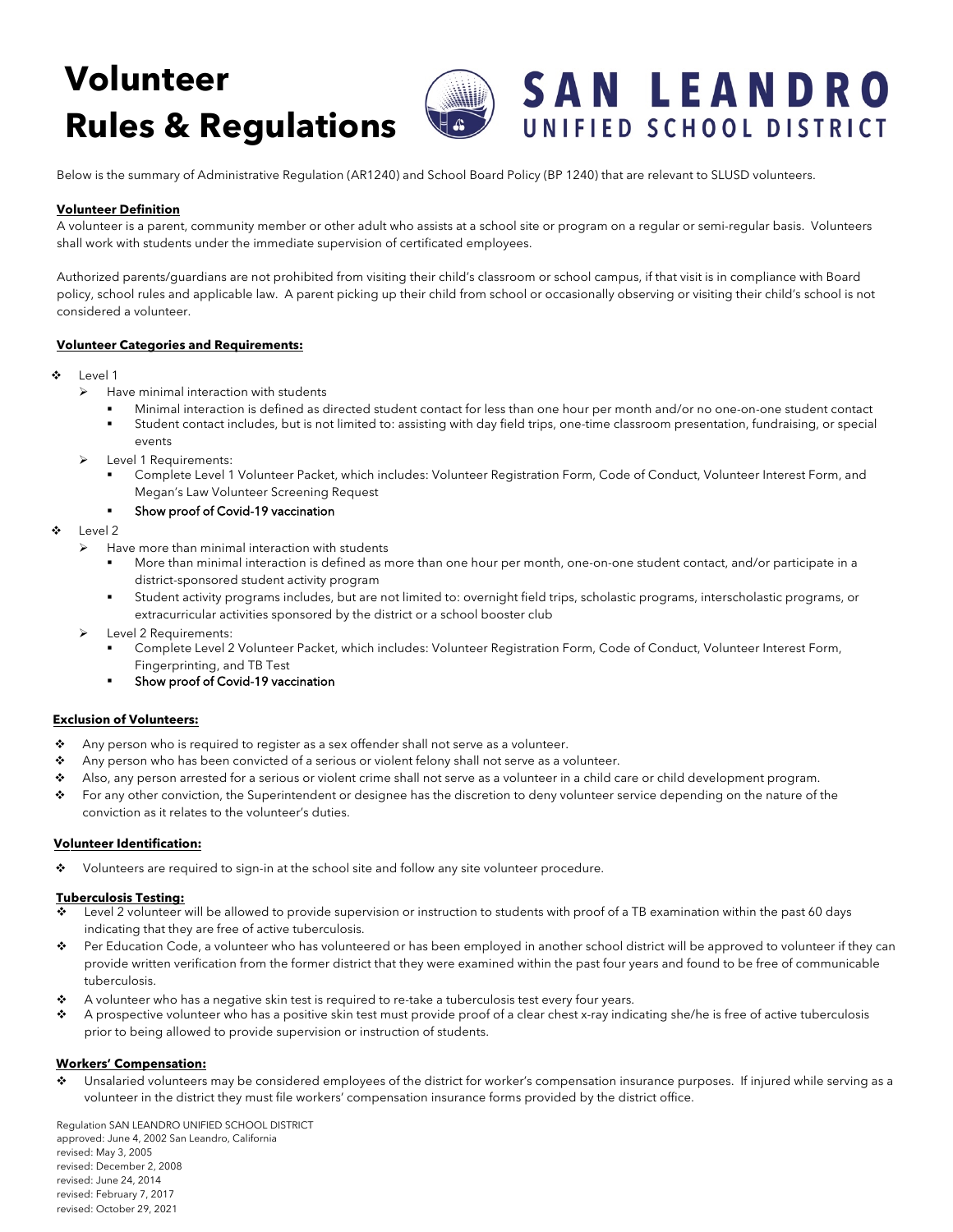# **Volunteer Code of Conduct**



# **SAN LEANDRO** UNIFIED SCHOOL DISTRICT

- I. As a volunteer, your role and responsibilities in the school are unique:
	- Understand that your role is a supportive one. The teacher and principal are completely in charge. You must not be left in charge of a classroom.
	- Remember volunteers are only permitted to work with students on school grounds and under the supervision of certificated staff. Have no outside contact with an individual student unless authorized by administration or parents.
	- Maintain student confidentiality at all times. Do not discuss any student with anyone except teachers, counselors, and site administrator.
	- Don't make promises you can't keep. Avoid saying things like "study hard and you'll definitely pass the test."
	- Use good judgment and avoid any compromising situations. Work in a room with other people at all times. Never be left alone with one student out of view of other people. Always keep the door open.
	- Always use adult bathrooms.
	- Strictly follow volunteer guidelines and discipline practices. Physical discipline is absolutely prohibited. Ask the teacher and staff for assistance with problematic student behavior.
	- Report immediately to a staff person any physical abuse or sexual exploitive behavior towards a student.
- II. Volunteers take pride in being professional:
	- Maintain a constructive attitude. Don't make negative comments about the school, its personnel or the students to other volunteers or individuals outside the school.
	- Be prompt and consistent in your attendance. Teachers depend on volunteers and plan their work accordingly. Students depend on volunteers even more, especially on field trips. Notify your school as soon as possible if you are late or absent.
	- Keep an accurate record of your attendance by signing in each day you volunteer.
	- Dress and act professionally.
	- Establish and maintain good and frequent communication with your classroom teacher or site administrator.
	- Never be under the influence of drugs or alcohol when with students on or off school grounds.
	- Do not smoke on school grounds or at any time around students.
	- Do not lend money, contribute or solicit money for organizations while on school grounds.
	- Do not use the internet inappropriately by going to websites that are not conducive to a professional or educational environment.
	- Do not use cellphone in the classroom or at any time around students.
- III. Health and safety are always important:
	- Adhere to district, school, and classroom policies, rules, and regulations.
	- Refer any student in need of first aid or in need of any type of medication to the teacher or front office.
	- Learn and follow emergency drill procedures and all school rules.
	- Notify the principal of any accident you had on school grounds. A written form must be submitted to the principal within 24 hours.

## **I agree to adhere to the above code of conduct at all times when I am a volunteer at a SLUSD school site or program. I understand that my volunteer status can be revoked at any time.**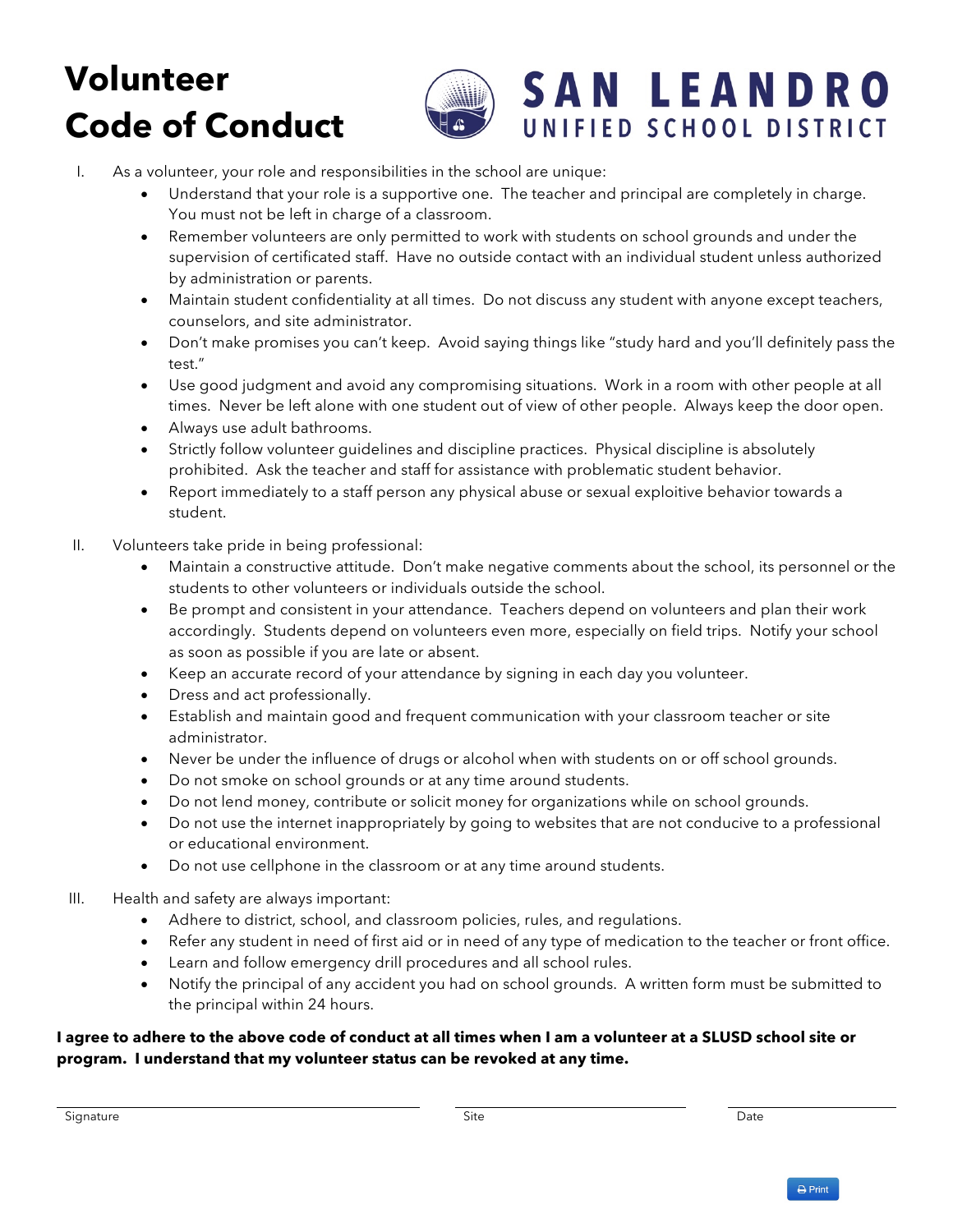# **VOLUNTEER REGISTRATION FORM**



San Leandro Unified School District 835 E. 14th St. Ste. 200, San Leandro, CA 94577

Thank you for your time and interest in becoming a San Leandro USD Volunteer! Volunteers are welcomed in our district and are valuable members of our learning community. You are not authorized to volunteer on any campus until the mandatory requirements have bene fulfilled and you have been notified. If you will be a volunteer driver for any student activities, you must also complete the "Transportation of Students in Privately Owned Vehicles - Certificate and Authorization" form and fulfill the requirements of that process.

## **Personal Information**

| Name:                                                                                                                                                                                                                                                                                                                                                                                                                                                                                                                                                                                                                                                                                                     |                                                                     |                                   |                                                                              |                      |        |                        | DOB:        |              |
|-----------------------------------------------------------------------------------------------------------------------------------------------------------------------------------------------------------------------------------------------------------------------------------------------------------------------------------------------------------------------------------------------------------------------------------------------------------------------------------------------------------------------------------------------------------------------------------------------------------------------------------------------------------------------------------------------------------|---------------------------------------------------------------------|-----------------------------------|------------------------------------------------------------------------------|----------------------|--------|------------------------|-------------|--------------|
|                                                                                                                                                                                                                                                                                                                                                                                                                                                                                                                                                                                                                                                                                                           |                                                                     | Last                              |                                                                              | First                |        | M.I.                   |             | (mm/dd/yyyy) |
| Address:                                                                                                                                                                                                                                                                                                                                                                                                                                                                                                                                                                                                                                                                                                  |                                                                     |                                   |                                                                              |                      |        |                        |             |              |
| City:                                                                                                                                                                                                                                                                                                                                                                                                                                                                                                                                                                                                                                                                                                     |                                                                     | State:                            | Zip Code:                                                                    |                      |        |                        | Home Phone: |              |
| Email:                                                                                                                                                                                                                                                                                                                                                                                                                                                                                                                                                                                                                                                                                                    |                                                                     |                                   |                                                                              |                      |        |                        | Cell Phone: |              |
|                                                                                                                                                                                                                                                                                                                                                                                                                                                                                                                                                                                                                                                                                                           |                                                                     |                                   |                                                                              |                      |        |                        |             |              |
| <b>Emergency Contact:</b>                                                                                                                                                                                                                                                                                                                                                                                                                                                                                                                                                                                                                                                                                 |                                                                     |                                   | Relationship:                                                                |                      |        |                        | Phone:      |              |
| Do you currently have students in our school district?                                                                                                                                                                                                                                                                                                                                                                                                                                                                                                                                                                                                                                                    |                                                                     |                                   |                                                                              | $\Box$ Yes $\Box$ No |        | If yes, how many?      |             |              |
| <b>Student Name:</b>                                                                                                                                                                                                                                                                                                                                                                                                                                                                                                                                                                                                                                                                                      |                                                                     |                                   |                                                                              |                      | Grade: |                        |             |              |
|                                                                                                                                                                                                                                                                                                                                                                                                                                                                                                                                                                                                                                                                                                           | Last                                                                | First                             |                                                                              |                      |        |                        |             |              |
| <b>Student Name:</b>                                                                                                                                                                                                                                                                                                                                                                                                                                                                                                                                                                                                                                                                                      |                                                                     |                                   |                                                                              |                      | Grade: |                        |             |              |
|                                                                                                                                                                                                                                                                                                                                                                                                                                                                                                                                                                                                                                                                                                           | Last                                                                | First                             |                                                                              |                      |        |                        |             |              |
| School Site(s) Where I will be Volunteering at:<br>Elementary:<br>Secondary:                                                                                                                                                                                                                                                                                                                                                                                                                                                                                                                                                                                                                              | $\Box$ Garfield<br><b>Jefferson</b><br>$\Box$ Bancroft<br>John Muir | <b>Madison</b><br><b>McKinley</b> | $\Box$ Monroe<br>Roosevelt<br>San Leandro High<br>□ Lincoln Alternative High |                      |        | □Washington<br>□Wilson |             |              |
| I hereby certify that the information contained in this Registration Form is true and correct to the best of my knowledge and agree to<br>have any of these statements checked by the District, unless I have indicated to the contrary. Furthermore, I release all parties and<br>persons from any and all liability for any damages that may result from furnishing such information to the District as well as from the<br>use or disclosure of such information by the District, or any of its agents, employees, or representatives. I understand that any<br>misrepresentation, falsification, or material omission of information on this Registration Form may result in my failure to volunteer. |                                                                     |                                   |                                                                              |                      |        |                        |             |              |
| Signature of Volunteer                                                                                                                                                                                                                                                                                                                                                                                                                                                                                                                                                                                                                                                                                    |                                                                     |                                   |                                                                              |                      |        | Date                   |             |              |
| Signature of Site Administrator REQUIRED (Print & Sign)                                                                                                                                                                                                                                                                                                                                                                                                                                                                                                                                                                                                                                                   |                                                                     |                                   |                                                                              |                      |        | Date                   |             |              |
| Note: Site Administrator Signature is mandatory to apply as a SLUSD Volunteer<br>Education Code §3502 prohibits the district from allowing a person required to register as a sex offender under Penal Code §290 to serve in a volunteer capacity as an aide or<br>supervisor of students. Accordingly, the district will, before authorizing a person to serve as a volunteer, conduct an automated record check pursuant to Education Code §35021.1<br>and/or call the law enforcement officials to inquire whether the individual is a registered sex offender pursuant to the process set forth in Penal Code § 290.4                                                                                 |                                                                     |                                   |                                                                              |                      |        |                        |             |              |
|                                                                                                                                                                                                                                                                                                                                                                                                                                                                                                                                                                                                                                                                                                           |                                                                     |                                   | <b>For Office Use Only</b>                                                   |                      |        |                        |             |              |

|                          |               |                            |            |            |                              | <b>For Office Use Only</b> |                   |     |            |            |                           |      |
|--------------------------|---------------|----------------------------|------------|------------|------------------------------|----------------------------|-------------------|-----|------------|------------|---------------------------|------|
| <b>Type of Volunteer</b> |               | Megan's Law (Level 1 Only) |            |            | <b>Fingerprint Clearance</b> |                            | Tuberculosis (TB) |     |            |            | <b>Driver Information</b> |      |
| □ Level 1 Volunteer      | Clear?        |                            |            | Completed? |                              |                            | Clear?            |     |            | Valid?     |                           |      |
| □ Level 2 Volunteer      | $\square$ Yes | ΠNο                        | $\Box N/A$ | י Yes      | ΠNο                          | DN/A                       | $\Box$ Yes        | ΠNο | $\Box N/A$ | □ Yes      | $\square$ No              | ΠN/A |
| □ Driver Volunteer       | Date:         |                            |            | Date:      |                              |                            | Date:             |     |            | License #: |                           |      |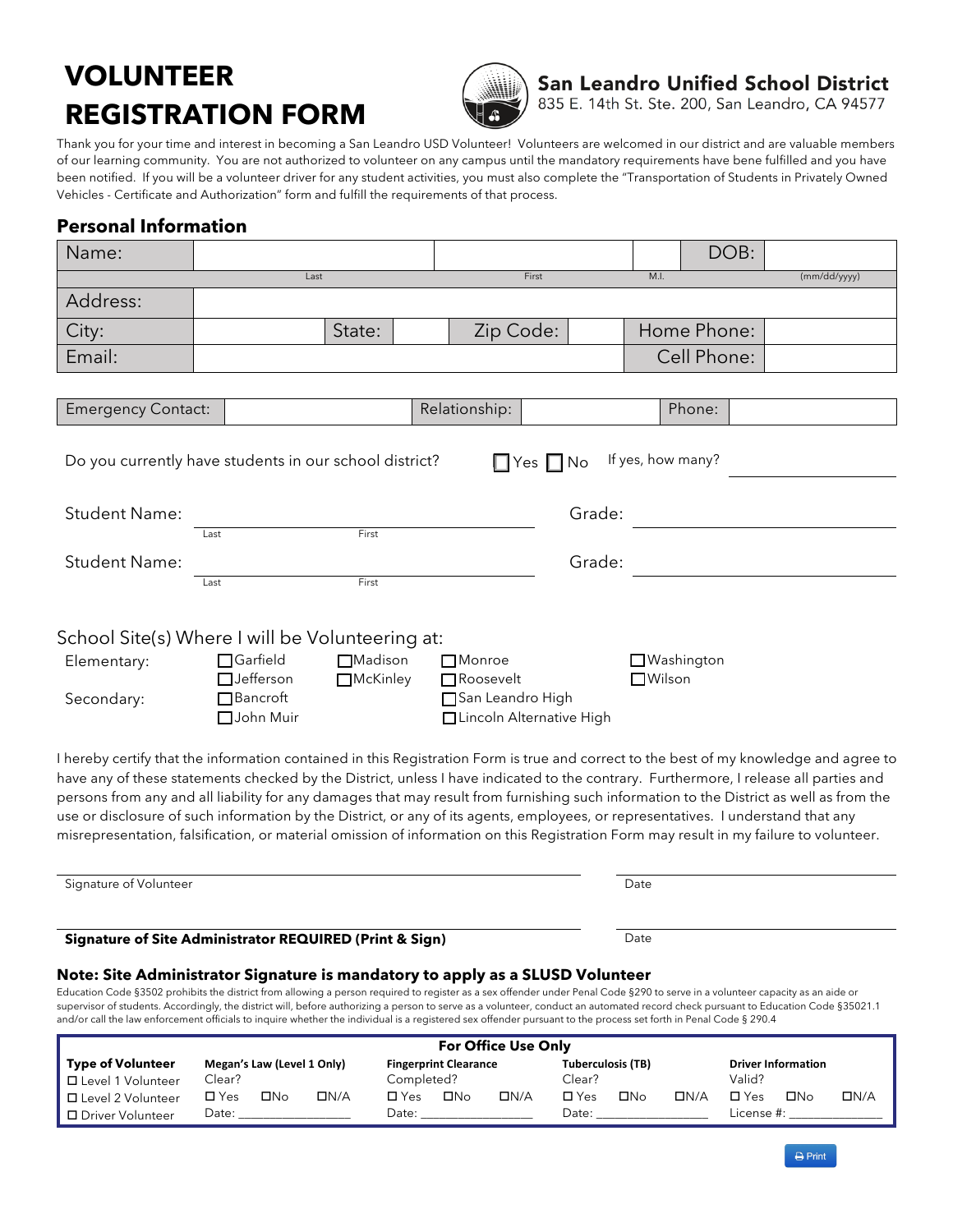# **Volunteer Interest Form**



| Name:                                                                                              | Site/Program:                                                 |                                             |
|----------------------------------------------------------------------------------------------------|---------------------------------------------------------------|---------------------------------------------|
| Home Phone:                                                                                        | Work Phone:                                                   | Cell Phone:                                 |
| Email:                                                                                             |                                                               |                                             |
| Child's Teacher:                                                                                   | <u> 1980 - Jan James Sand, Amerikaansk politiker († 1901)</u> |                                             |
| I am interested in volunteering in the following areas (check all that apply):<br>Classroom Helper |                                                               | Serve on School Site Council                |
| Reading to Children                                                                                |                                                               | Serve on English Learner Advisory Committee |
| Share hobby or career information                                                                  |                                                               | Assist Parent Teacher organization          |
| Field Trip chaperone                                                                               |                                                               | At-home work for classroom                  |
| Yard/Cafeteria Supervision                                                                         |                                                               | <b>Volunteer Coordination</b>               |
| Library Assistance                                                                                 |                                                               | Photograph events                           |
| Child care during on-site event                                                                    |                                                               | Translate/interpret for parents             |
| Mentor students                                                                                    |                                                               | Tutor students                              |
| <b>Community Gardens</b>                                                                           |                                                               | Assist with fundraising                     |
| One time family events                                                                             |                                                               |                                             |

### Availability:

|           | Monday | l uesdav | Wednesday | l hursday | Friday |
|-----------|--------|----------|-----------|-----------|--------|
| Morning   |        |          |           |           |        |
| Afternoon |        |          |           |           |        |

Grade Limit Preferred (Please check all that apply):  $F$ lementary:  $\Pi$ TK  $\Pi$ K  $\Pi$ 1  $\Pi$ 2  $\Pi$ 3  $\Pi$ 4  $\Pi$ 5

| Middle: $\Box$ 6 $\Box$ 7 $\Box$ 8 |  |  |  | High School: □9 □10 □11 □12 |  |  |
|------------------------------------|--|--|--|-----------------------------|--|--|

| $High School: \Box 9 \Box 10 \Box 11$ |  |  |
|---------------------------------------|--|--|

## **Photo Release:**

I, \_\_\_\_\_\_\_\_\_\_\_\_\_\_\_\_\_\_\_\_\_\_\_\_\_\_\_\_\_\_\_\_\_\_, authorize the use of my photograph for school/district publicity purposes. I hereby fully release and discharge the San Leandro Unified School District, its officers, employees, agents, and volunteers from any and all liability arising out of or connection with the use of my photograph and all liabilities associated with any and all claims related to such use of my photograph. For the purposes of this release, 'liability' means all claims, demands, losses, causes of actions, suites or judgements of any and every kind that arises as a result of the above described activity and resulting from any cause other than the district's gross negligence.

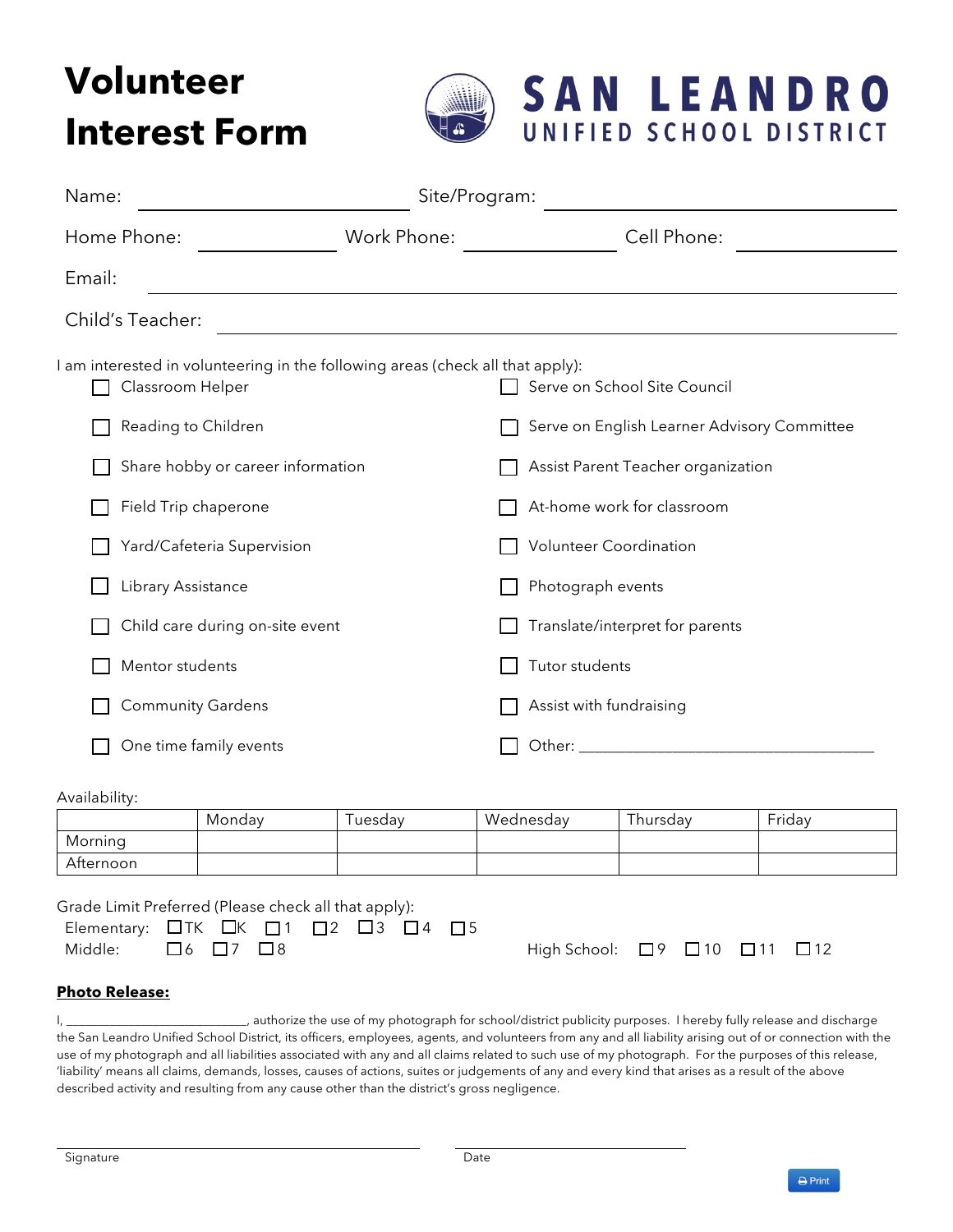

# **SAN LEANDRO UNIFIED SCHOOL DISTRICT MEGAN'S LAW VOLUNTEER SCREENING REQUEST FOR LEVEL 1 VOLUNTEER ONLY**

*Clearance must be completed annually*

Dear School Volunteer:

Thank you for your interest in volunteering in our district. The important work of the school district is enhanced on a daily basis by valuable contributions of parent and community volunteers. The San Leandro Unified School District has implemented a screening process for all who wish to volunteer their services. The purpose of this screening is to ensure that no one working with our children has a record of sexual misconduct, thus providing a safe and positive environment for our students.

Your request will be screened through the Megan's Law list posted through the Office of the State Attorney General. In order to complete the screening process, we ask that you complete the information below and return it to your school secretary. You will need to complete one form for each site where you will be volunteering. This form is considered confidential and will only be seen by the school secretary, principal, director of student services (or designated support staff), and the Law enforcement officials if necessary. This final list of approved parents may be shared with teachers, staff members, and parents who are responsible for volunteers.

| School:                           |               |              |                                                                                                                    |                    |                                |                 |
|-----------------------------------|---------------|--------------|--------------------------------------------------------------------------------------------------------------------|--------------------|--------------------------------|-----------------|
| <b>Student Name:</b>              | Last          |              | First                                                                                                              | Grade:             |                                |                 |
| <b>Student Name:</b>              |               |              |                                                                                                                    | Grade:             |                                |                 |
| Volunteer:                        | Last<br>Last  |              | First<br>First                                                                                                     | Middle Initial     | Date of Birth:<br>(mm/dd/yyyy) |                 |
| CA Driver License or I.D. Number: |               |              |                                                                                                                    |                    | Zip Code:                      |                 |
|                                   |               |              | I authorize the San Leandro Unified School District to submit this information to the law enforcement officials if |                    |                                |                 |
|                                   |               |              | necessary to complete the volunteer screening process.                                                             |                    |                                |                 |
| Signature                         |               |              |                                                                                                                    | Date:              |                                |                 |
|                                   |               |              | Relationship to Student: (please check one)<br>$\Box$ Parent / Guardian                                            | $\Box$ Grandparent |                                | $\Box$ Aunt     |
| $\Box$ Other (please specify):    |               |              |                                                                                                                    |                    |                                | $\square$ Uncle |
|                                   |               |              | <b>FOR OFFICE USE ONLY</b>                                                                                         |                    |                                |                 |
| CLEARED:                          | $\square$ YES | $\square$ NO | Database checked on:                                                                                               |                    | Initials:                      |                 |
| School Year:                      |               |              | Megan's Law clearance must be rechecked each school year for Level 1 Volunteers.                                   |                    |                                |                 |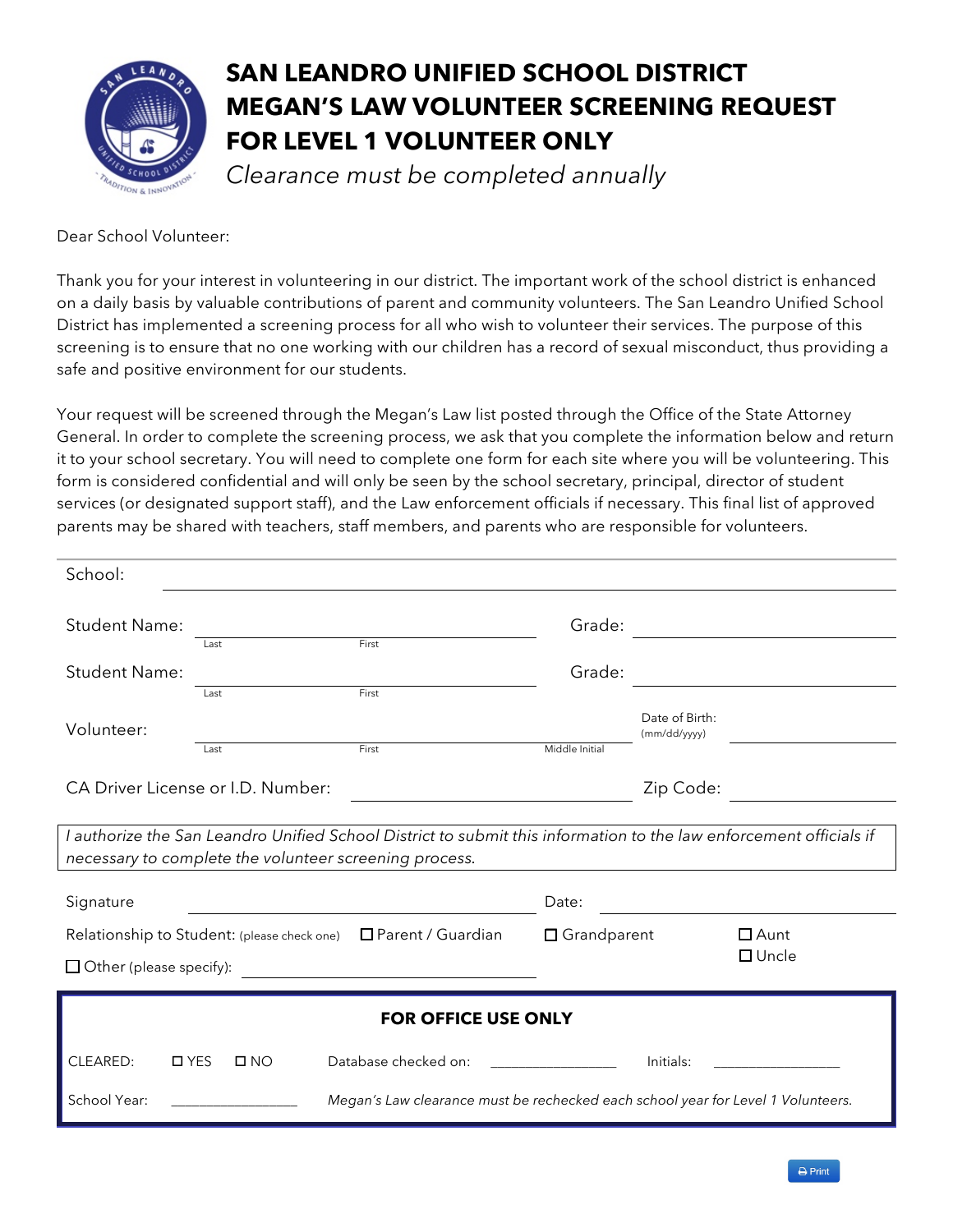



## Instruction - SCHOOL-SPONSORED TRIPS

# **San Leandro Unified School District**

## TRANSPORTATION OF STUDENTS IN PRIVATELY OWNED VEHICLES **CERTIFICATE AND AUTHORIZATION**

I have agreed to use my private automobile for transporting students to school-related activities. I certify that I possess a valid California Driver's License and that I have presently in force automobile liability coverage. I also accept the terms of the Indemnity Provision stated below.

|                                                        | (Teacher/Program)                                     |  |
|--------------------------------------------------------|-------------------------------------------------------|--|
| Student Name                                           |                                                       |  |
|                                                        |                                                       |  |
|                                                        | Home Phone No.                                        |  |
|                                                        |                                                       |  |
| Automobile License No. _______________________________ |                                                       |  |
| Name of Insurance Company/Policy No.                   |                                                       |  |
|                                                        | (Proof of insurance must be presented with this form) |  |

## **SEAT BELTS REQUIRED TO BE USED BY ALL OCCUPANTS**

I have met the minimum insurance requirements per occurrence as listed below or have umbrella coverage of at least \$500,000:

## Bodily Injury Liability:

Each Individual \$100,000 Total Each Accident \$300,000 Property Damage Liability: Total Each Accident \$25,000 Medical Payments: Each Individual \$5,000 Uninsured Motorist Coverage: Each Individual \$100,000 Total Each Accident \$300,000

|              | <b>FOR SCHOOL USE ONLY</b>                 |
|--------------|--------------------------------------------|
|              | Authorized by responsible school official. |
| Approved by: | Signature                                  |
| Date:        |                                            |

Drivers should be aware that although there is a liability insurance policy in the District, it is the individual driver's own auto liability insurance that must provide the coverage in case of an accident. See Insurance Code 11580.1. In the event of an accident, the driver shall notify a school official and complete a District accident form.

### INDEMNITY PROVISION\*

\* Student Drivers shall not transport other students on authorized field trips.

\* The Driver agrees and accepts his/her obligation to operate, manage and control his/her vehicle in a safe and lawful manner while transporting students pursuant to this Certificate and Authorization.

\* The Driver further agrees to DEFEND AND INDEMNIFY The San Leandro Unified School District from any claim, action or lawsuit brought by anyone which arises out of, or is in any way connected to the operation of the vehicle pursuant to this Certificate and Authorization.

Signature of Driver

DISTRIBUTION: Original - Driver

Date

Second copy - School Third copy - Business Office

Exhibit version: August 19, 2003 reviewed: December 2, 2008 reviewed: June 24, 2014

SAN LEANDRO UNIFIED SCHOOL DISTRICT

San Leandro, California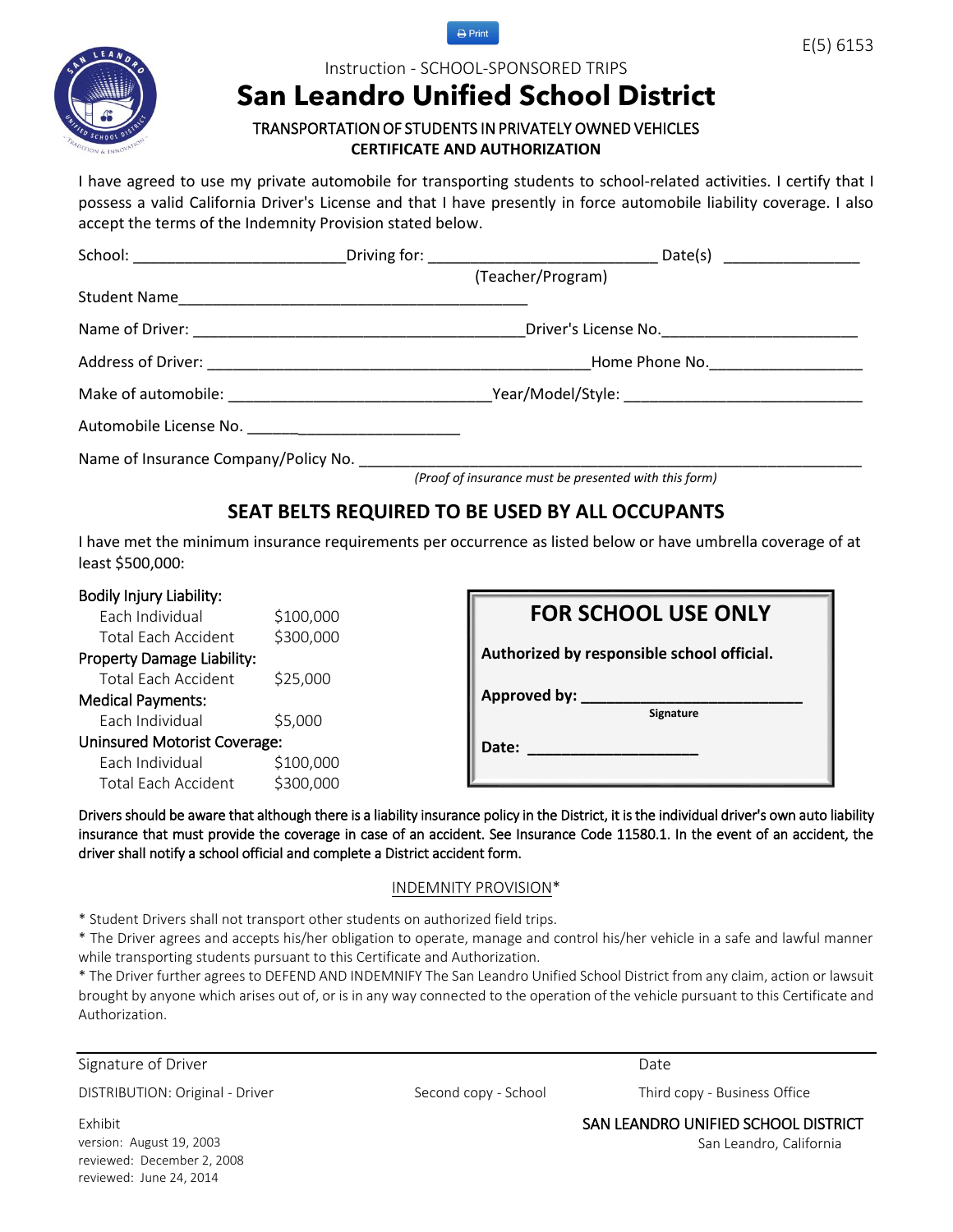## **VOLUNTEER POLICY FREQUENTLY ASKED QUESTIONS**



## **GENERAL QUESTIONS**

## **Q. Where can I apply to be a volunteer?**

A. Prospective volunteers need to apply directly at the site(s) where they wish to volunteer.

## **Q. I'm not sure if I am applying to be a Level 1 or Level 2 volunteer. What should I do?**

A. Level 1 volunteers are volunteers who volunteer infrequently and who don't have one-to-one contact with students. Our Volunteer Packet has more information about these types of volunteers. These packets can be picked up at the school site where you would like to volunteer. The staff members at our sites can help you figure out what type of volunteer you will be.

## **Q. I want to volunteer at two different sites. Do I need to complete applications at each site?**

A. You will need to complete a Volunteer Packet at each site. However, once you have received fingerprint clearance and Tuberculosis (TB) clearance, this clearance is valid at all sites.

## **Q. How long is my volunteer clearance valid?**

A. Volunteers are required to complete a Volunteer Packet each school year. However, Tuberculosis clearance is valid for four years, and fingerprint clearance is valid for as long as you are a volunteer in the SLUSD.

## **Q. How long will the volunteer clearance process take?**

A. The amount of time it takes varies. It typically takes less than one week to be cleared as a Level 1 volunteer. Level 2 clearance can take longer depending on how quickly the sites receive fingerprint and TB clearance.

## **Q. How will I know when I am cleared to be a volunteer?**

A. School site staff will notify volunteers when they are cleared. If you have questions about the process, you can contact site staff directly.

## **Q. I just want to volunteer to drive on a field trip. Do I need to complete the Volunteer Packet and receive fingerprint and TB clearance?**

A. Yes. As a driver on a field trip, it is likely that you will be transporting students without a school employee in the vehicle. For the safety of our students, we require full clearance of all volunteers before any volunteer can be in an unsupervised setting with our students.

## **FINGERPRINTING CLEARANCE**

## **Q. Why does the SLUSD require volunteers to receive fingerprint clearance?**

A. Nothing is more important than the safety of our students. Accordingly, fingerprint clearance is required for Level 2 volunteers. However, Level I volunteers, or volunteers who only have infrequent, supervised contact with our students, are only required to pass a "Megan's Law" background check. (See the SLUSD Volunteer Packet for more information about Level 1 and Level 2 volunteers.) SLUSD Board Policy/Administrative Regulation 1240 was adopted by the SLUSD Board of Education to help ensure that volunteers who have regular contact with our students have passed a criminal background check and are free from Tuberculosis.

## **Q. How do I get fingerprint clearance?**

A. Fingerprint clearance is obtained by taking "Request for Live Scan Service" form to a certified vendor. These forms are distributed by our school sites after the site has accepted the Volunteer Packet from the prospective volunteer. School sites also have information about local vendors who provide fingerprinting services.

## **Q. How much does it cost to receive fingerprint clearance?**